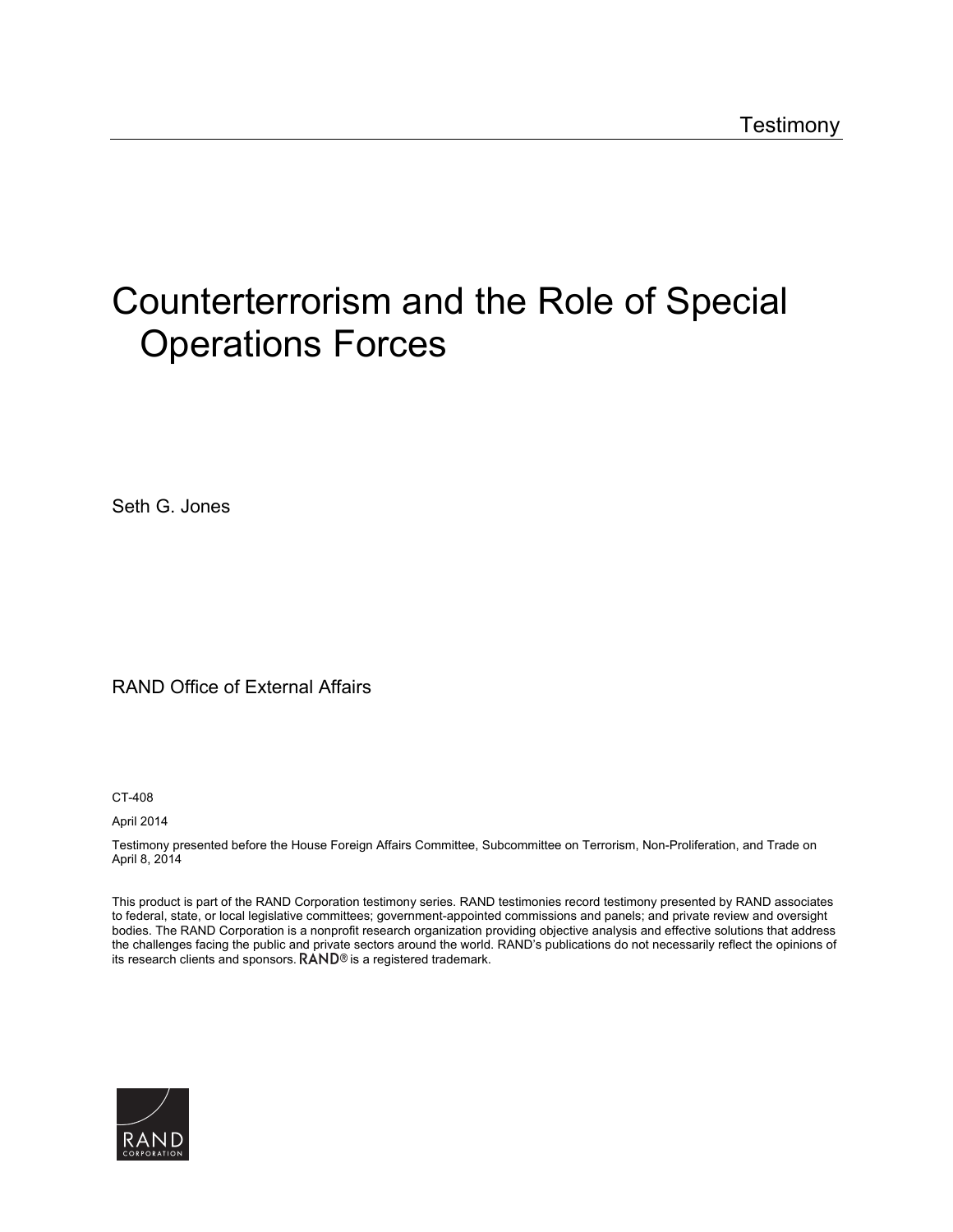Published 2014 by the RAND Corporation 1776 Main Street, P.O. Box 2138, Santa Monica, CA 90407-2138 1200 South Hayes Street, Arlington, VA 22202-5050 4570 Fifth Avenue, Suite 600, Pittsburgh, PA 15213-2665 RAND URL: http://www.rand.org/ To order RAND documents or to obtain additional information, contact Distribution Services: Telephone: (310) 451-7002; Email: order@rand.org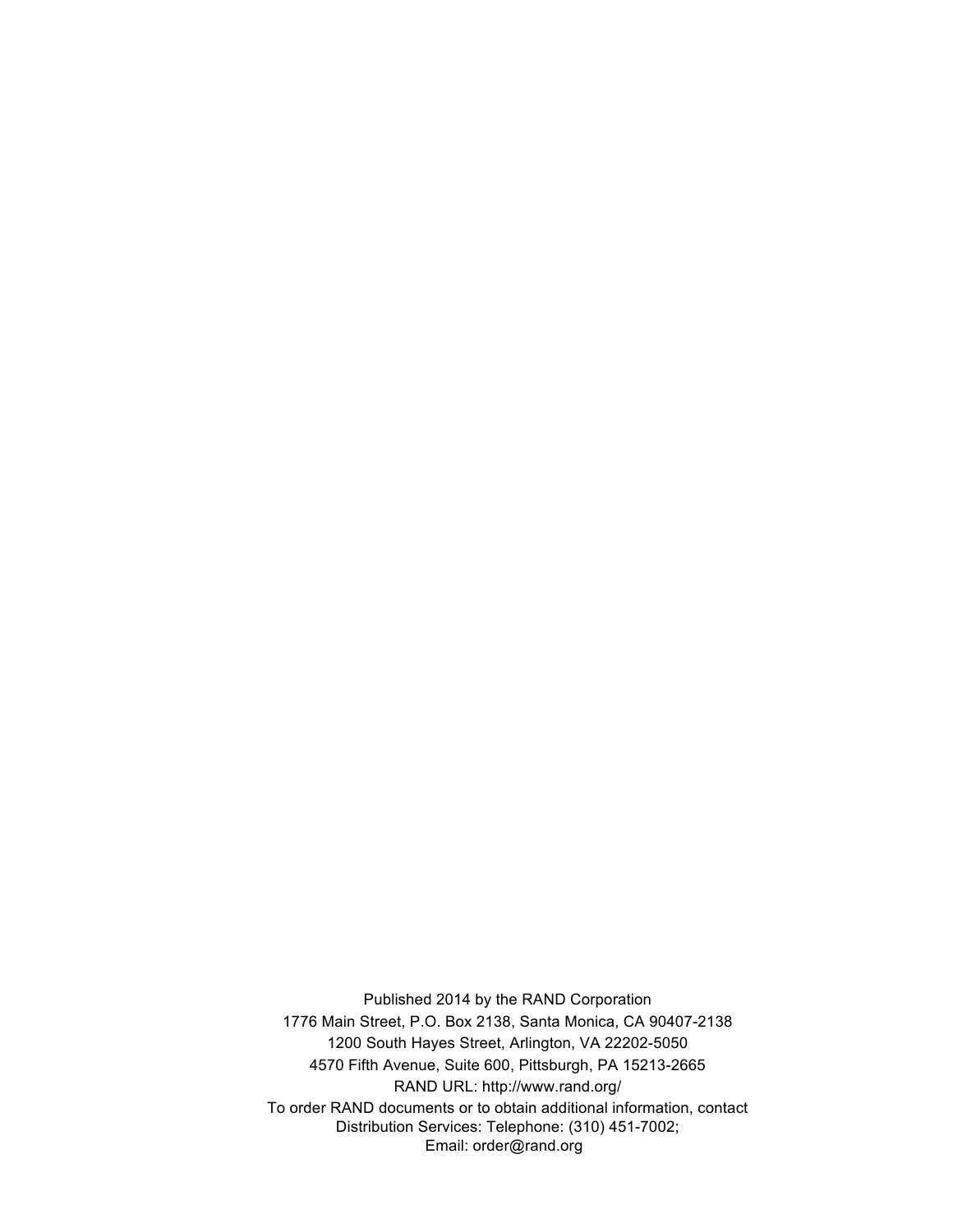## **Seth G. Jones<sup>1</sup> The RAND Corporation**

### *Counterterrorism and the Role of Special Operations Forces***<sup>2</sup>**

#### **Before the Committee on Foreign Affairs Subcommittee on Terrorism, Non-Proliferation, and Trade United States House of Representatives**

## **April 8, 2014**

Chairman Poe, Ranking Member Sherman, and members of the Subcommittee, thank you for inviting me to testify at this hearing, "Is al-Qaeda Winning? Grading the Administration's Counterterrorism Policy." I have been asked to focus my written remarks on the nature of the terrorism threat and the role of U.S. special operations forces. Consequently, I have divided my comments into threat sections. The first provides an overview of the evolving terrorism threat. The second section examines the role of special operations forces. And the third offers brief conclusions.

# **A Persistent Threat**

Based on current trends, the United States will likely face a persistent threat from terrorist groups operating in such regions as North Africa, the Middle East, and South Asia. Of particular concern is the threat from al Qa'ida and other Salafi-jihadist groups.<sup>3</sup> Groups that are Salafi-jihadist generally meet two criteria. First, the group emphasizes the importance of returning to a "pure" Islam, that of the Salaf, the pious ancestors. Second, the group believes that violent jihad is *fard 'ayn* (a personal religious duty).<sup>4</sup> *Fard 'ayn* includes tasks every Muslim is required to perform, such as *zakat* (almsgiving), *hajj* (the pilgrimage to Mecca), *salat* (daily prayers), *sawm* (fasting during Ramada), and the *shahada* (accepting Muhammad as God's messenger).<sup>5</sup> Jihad is not one of these five pillars. It is, instead, a collective duty

 $\overline{a}$  $1$  The opinions and conclusions expressed in this testimony are the author's alone and should not be interpreted as representing those of RAND or any of the sponsors of its research. This product is part of the RAND Corporation testimony series. RAND testimonies record testimony presented by RAND associates to federal, state, or local legislative committees; government-appointed commissions and panels; and private review and oversight bodies. The RAND Corporation is a nonprofit research organization providing objective analysis and effective solutions that address the challenges facing the public and private sectors around the world. RAND's publications do not necessarily reflect the opinions of its research clients and sponsors. 2

<sup>&</sup>lt;sup>2</sup> This testimony is available for free download at http://www.rand.org/pubs/testimonies/CT408.html.

<sup>&</sup>lt;sup>3</sup> While non-Salafi-jihadist groups like Hezbollah are a threat, the focus of this hearing is on al Qa'ida and its allies.

See, for example, bin Laden's fatwa published in the London newspaper *Al-Quds al-'Arabi* in February 1998, which noted that "to kill Americans is a personal duty for all Muslims." The text can be found at:

http://www.pbs.org/newshour/updates/military/jan-june98/fatwa\_1998.html.

On Sayyid Qutb's interpretation of armed jihad as a duty, see Sayyid Qutb, *Ma'alim fi al-Tariq* [*Milestones*], Reprint Edition (New Delhi: Islamic Book Service, 2007).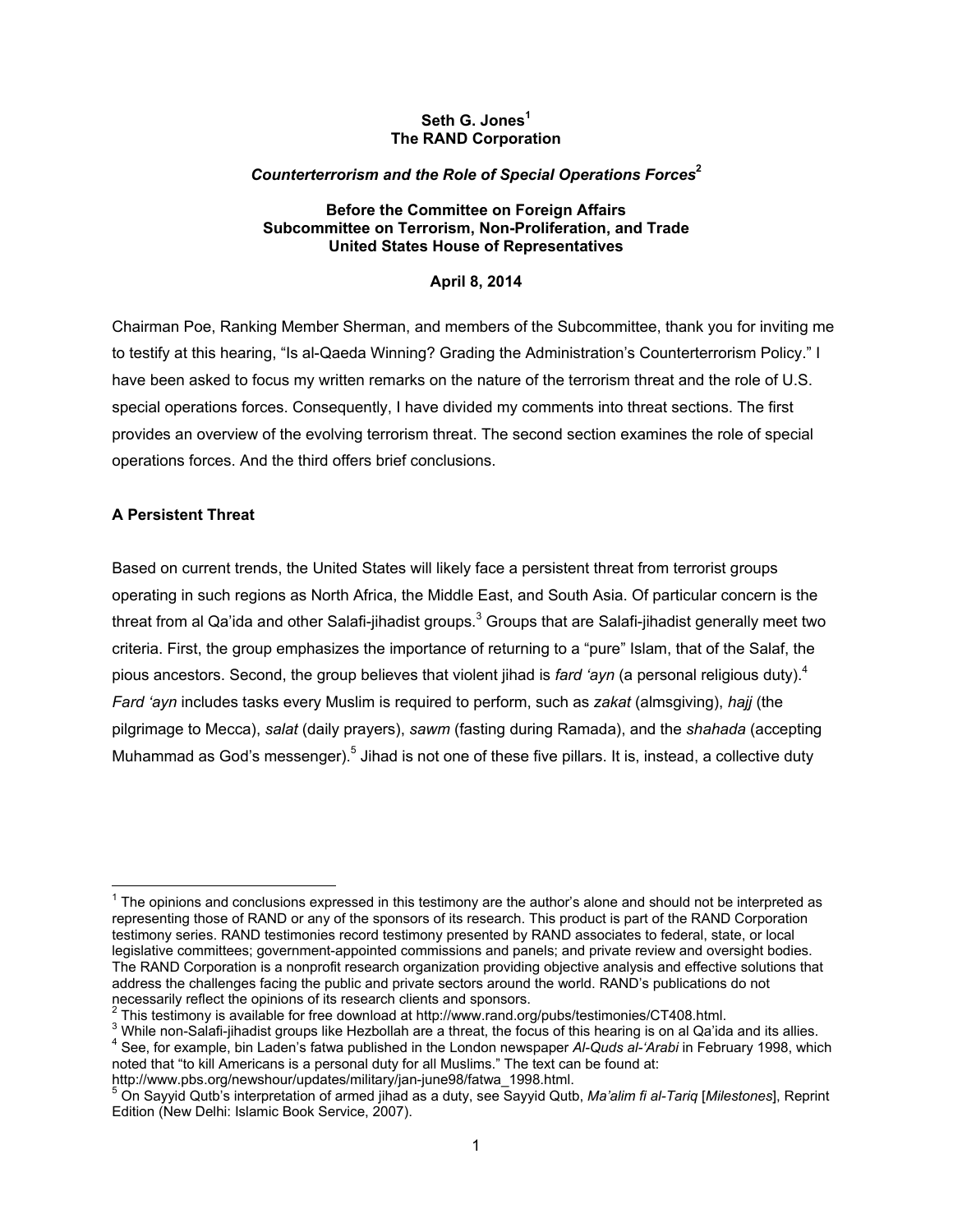(*fard kifaya*) under certain circumstances. Most Salafi-jihadists consider violent jihad an individual duty, or fard 'ayn.<sup>6</sup> Ayman al-Zawahiri, among others, has emphasized both Salafism and armed jihad.<sup>7</sup>

There are a number of concerning trends regarding Salafi-jihadist groups. First, the number of Salafijihadist groups and fighters has increased after 2010. Examples include groups operating in Tunisia, Algeria, Mali, Libya, Egypt (including the Sinai Peninsula), Lebanon, and Syria. There has also been an increase in the number of attacks perpetrated by al Qa'ida and its affiliates. These trends suggest that the United States – including special operations forces – need to remain focused on countering al Qa'ida and other Salafi-jihadist groups, which have started to resurge in some parts of North Africa and the Middle East.

Second, the broader Salafi-jihadist movement has become more decentralized among four tiers: (1) core al Qa'ida in Pakistan, led by Ayman al-Zawahiri; (2) formal affiliates that have sworn allegiance to core al Qa'ida, located in Syria, Somalia, Yemen, and North Africa; (3) a panoply of Salafi-jihadist groups that have not sworn allegiance to al Qa'ida but are committed to establishing an extremist Islamic emirate; and (4) inspired individuals and networks. Using the state of the core in Pakistan as a gauge of al Qa'ida's strengths (or weaknesses) is increasingly anachronistic for such a heterogeneous movement. In addition, while there are some similarities among Salafi jihadists, there are also substantial differences. Salafi-jihadist leaders and groups often disagree about how much, if at all, to target Western countries and their citizens; the size and global nature of their desired emirate; and their willingness to attack Shi'a. This decentralized structure creates substantial vulnerabilities for al Qa'ida and other Salafi-jihadist groups.

Third, the threat posed by this diverse set of groups varies widely. As I just mentioned, some are locally focused and have shown little interest in attacking Western targets. Others, like al Qa'ida in the Arabian Peninsula, present an immediate threat to the U.S. homeland, along with inspired individuals like the Tsarnaev brothers – the perpetrators of the April 2013 Boston Marathon bombings. In addition, several Salafi-jihadist groups pose a medium-level threat because of their desire and ability to target U.S. citizens and facilities overseas, including U.S. embassies. Examples include Ansar al-Sharia Tunisia, al Shabaab, the Muhammad Jamal Network, al Qa'ida in the Islamic Maghreb, and the various Ansar al-Sharia groups in Libya.

 $\overline{a}$ 

<sup>6</sup> Gilles Kepel, *Muslim Extremism in Egypt: The Prophet and the Pharaoh*, translated by John Rothschild (Berkeley, CA: University of California Press, 1993); Olivier Roy, *Globalized Islam: The Search for a New Ummah* (New York: Columbia University Press, 2004), p. 41.<br><sup>7</sup> On the term Salafi-jihadists see, for example, Assaf Moghadam, "Motives for Martyrdom: Al-Qaida, Salafi Jihad, and

the Spread of Suicide Attacks," *International Security*, Vol. 33, No. 3, Winter 2008/2009, pp. 46–78; Moghadam, "The Salafi-Jihad as a Religious Ideology," *CTC Sentinel*, Vol. 1, No. 3, February 2008, pp. 14–16. Also see Alain Grignard, "La littérature politique du GIA, des origines à Djamal Zitoun - Esquisse d'une analyse," in F. Dassetto, ed., *Facettes de l'Islam belge*, Louvain-la-Neuve: Academia-Bruylant, 2001.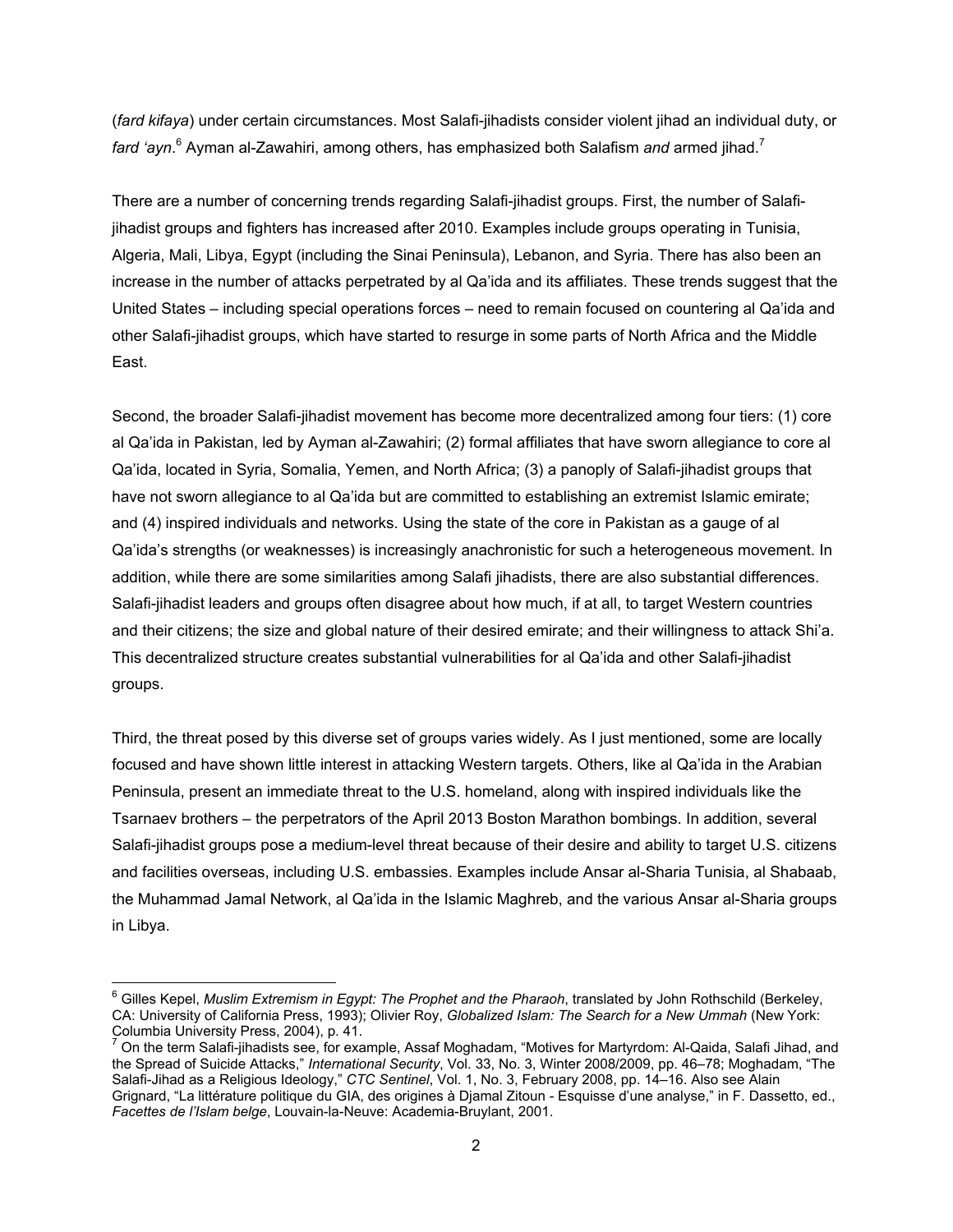As Table 1 illustrates, al Qa'ida and other Salafi-jihadist groups can be divided into three categories: those that pose a high threat because they are involved in active plotting against the U.S. homeland; those that pose a medium threat because they are involved in plotting attacks against U.S. structures (such as embassies) and U.S. citizens overseas; and those that pose a low threat because they are focused on targeting local regimes or other countries.

|                        | <b>High Threat</b>                                                                                              | <b>Medium Threat</b>                                                                                             | <b>Low Threat</b>                                                 |
|------------------------|-----------------------------------------------------------------------------------------------------------------|------------------------------------------------------------------------------------------------------------------|-------------------------------------------------------------------|
| <i>Characteristics</i> | Active plotting against the U.S.<br>homeland and U.S. targets<br>overseas (e.g. U.S. embassies<br>and citizens) | Active plotting against U.S.<br>targets overseas (e.g. U.S.<br>embassies and citizens)                           | Limited or no active<br>plotting against U.S.<br>targets overseas |
| Examples               | • Al Qa'ida in the Arabian<br>Peninsula<br>• Core al Qa'ida<br>• Some inspired individuals<br>and networks      | $\bullet$ Al Shabaab<br>Ansar al-Sharia Libya<br>Muhammad Jamal Network<br>• Al Qa'ida in the Islamic<br>Maghreb | • East Turkestan Islamic<br>Movement<br>• Sugor al-Sham           |

**Table 1: Examples of Salafi-Jihadist Groups and Threats to the U.S.** 

The highest threat likely comes from al Qa'ida in the Arabian Peninsula, which retains a capability and desire to target the U.S. homeland and U.S. interests overseas. Several Yemen-based operatives – such as leader Nasir al-Wuhayshi, senior military commander Qasim al-Rimi, and senior official Ibrahim al-Banna – continue to support attacks against the United States. Core al Qa'ida also presents a threat because of its interest in targeting the U.S. homeland, led by individuals such as external operations chief Abdullah al-Shami. But core al Qa'ida leaders have had difficulty recruiting – or even inspiring – competent operatives in the West.<sup>8</sup> In an effort to reach out to Western jihadis, the first edition in 2014 of core al Qa'ida's magazine, *Resurgence*, was dedicated to radicalizing Westerners and encouraging independent attacks in the West. A small number of inspired individuals, like the Tsarnaev brothers, who perpetrated the April 2013 Boston Marathon bombings, also pose a threat. The growth in social media and the terrorist use of chat rooms, Facebook, Twitter, YouTube, and other sites has facilitated radicalization inside the United States.

Several Salafi-jihadist groups pose a medium-level threat because of their interest in and capability to target U.S. citizens and installations overseas. Ansar al-Sharia Tunisia, for instance, has planned attacks against U.S. diplomats and infrastructure in Tunis, including the U.S. embassy. Several groups with a presence in Libya – such as Ansar al-Sharia Libya, the Muhammad Jamal Network, and al Qa'ida in the

 8 Brian Michael Jenkins, *Stray Dogs and Virtual Armies: Radicalization and Recruitment to Jihadist Terrorism in the United States Since 9/11* (Santa Monica, CA: RAND Corporation, 2011).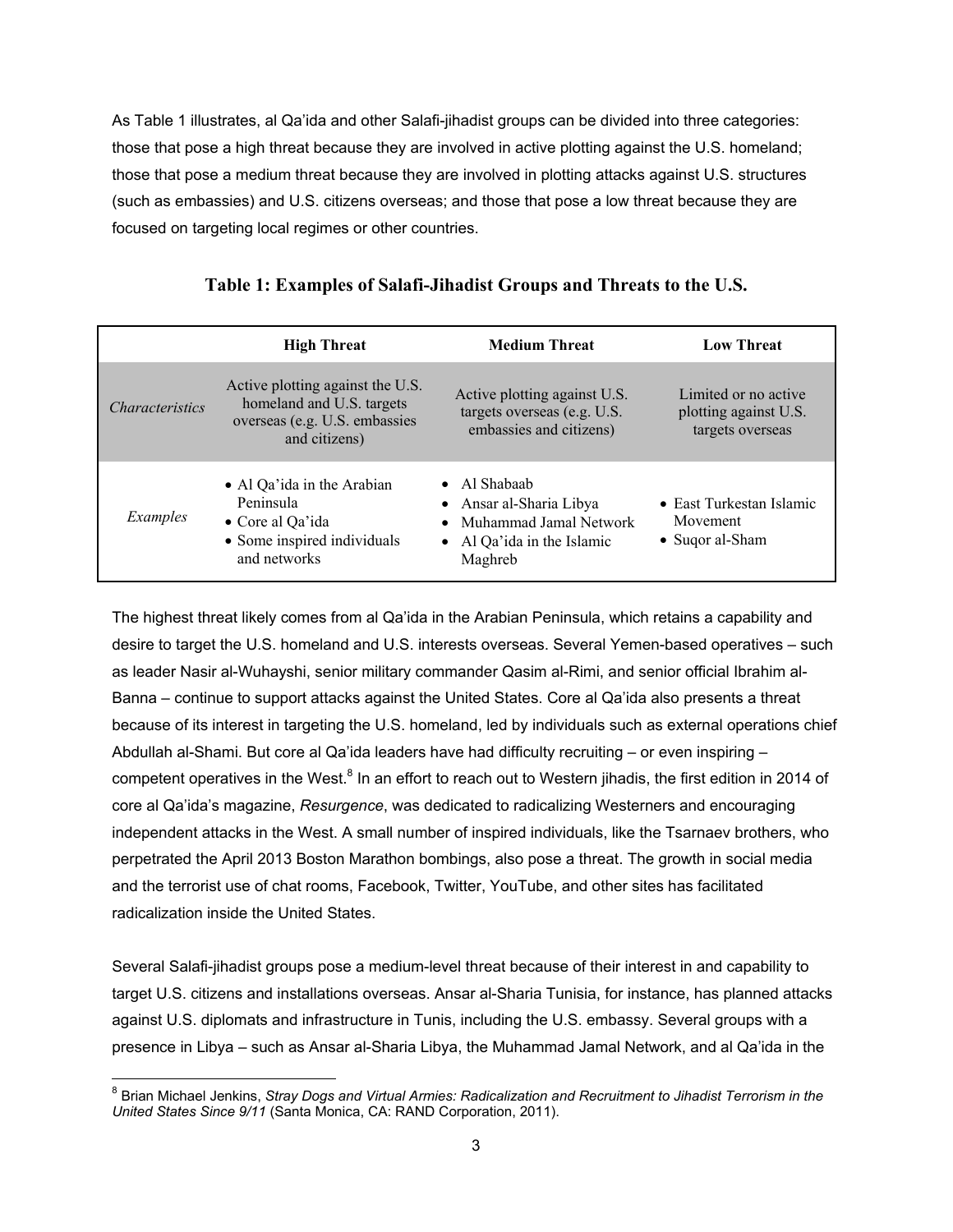Islamic Maghreb – also pose a threat. Al Shabaab's objectives are largely parochial, and it has conducted attacks in Somalia and the region. But al Shabaab possesses a competent external operations capability to strike targets outside of Somalia. The Westgate Mall attack was well-planned and well-executed, and involved sophisticated intelligence collection, surveillance, and reconnaissance of the target. <sup>9</sup> These skills could be used for other types of attacks directly targeting the United States facilities and citizens overseas. In addition, some Americans have traveled to Somalia over the past several years to fight for al Shabaab, though these numbers have apparently dropped in recent years.<sup>10</sup> Several al Shabaab leaders, including deputy leader Ma hat Karate and Jehad Serwan Mostafa (a U.S. citizen), have allegedly been interested in targeting Western and U.S. interests in the region.<sup>11</sup>

The Islamic State of Iraq and al-Sham, along with Jahbat al-Nusrah, are primarily interested in establishing Islamic emirates in Iraq, Syria, and the broader region. But the network of Salafi-jihadist groups in Syria could pose a growing threat in the future. Jabhat al-Nusrah's access to foreign fighters, external network in Europe and other areas, and bomb-making expertise suggest that it may already have the capability to plan, support, and conduct attacks against the West. There appears to be a growing contingent of foreign fighters – over ten thousand – traveling to Syria to fight in the war. A significant number – perhaps 10 to 15 percent (roughly 1,000 to 1,500 fighters) – appear to be coming from Europe, especially from Belgium, France, and Sweden. Security agencies from such European countries as France, Belgium, Germany, Netherlands, United Kingdom, and the Balkans have arrested fighters departing to, or returning from, Syria. It is currently unclear whether most of these fighters will remain in Syria and other battlefields over the long run, move to other war zones such as North Africa, or return to the West. And even if some return, it is uncertain whether they will become involved in terrorist plots, focus on recruiting and fundraising, or become disillusioned with terrorism. Still, foreign fighters have historically been agents of instability.<sup>12</sup>

Finally, some Salafi-jihadist groups present a low-level threat to the United States. They do not possess the capability or intent to target the United States at home or overseas. They include such groups as the East Turkestan Islamic Movement, which is primarily interested in Chinese targets. Despite this categorization, there is some fluidity between levels. And more broadly, the terrorist threat to the United States will likely persist.

 $\overline{a}$ 

<sup>9</sup> On Westgate see *United States Army, Case Study: Terrorist Attack on Westgate Mall, Nairobi, Kenya: 21-24 September 2013* (Washington, DC: United States Army, 2014); Kevin Yorke, *Analysis of Al-Shabaab's Attack at the* 

Westgate Mall *in New York City Police Pressure Department*, 2013). <sup>10</sup> Committee on Homeland Security, *Al Shabaab: Recruitment and Radicalization within the Muslim American Community and the Threat to the Homeland*, Majority Investigative Report (Washington, D.C.: U.S. House of Representatives, July 27, 2011), p. 2.

 $11$  See, for example, Jehad Serwad Mostafa, Rewards for Justice, U.S. Department of Justice. Available at: http://www.rewardsforjustice.net/index.cfm?page=mostafa&language=english. Accessed on January 22, 2014.<br><sup>12</sup> Thomas Hegghammer, "The Rise of Muslim Foreign Fighters: Islam and the Globalization of Jihad," *International Security*, Vol. 35, No. 3, 2011, pp. 53–94.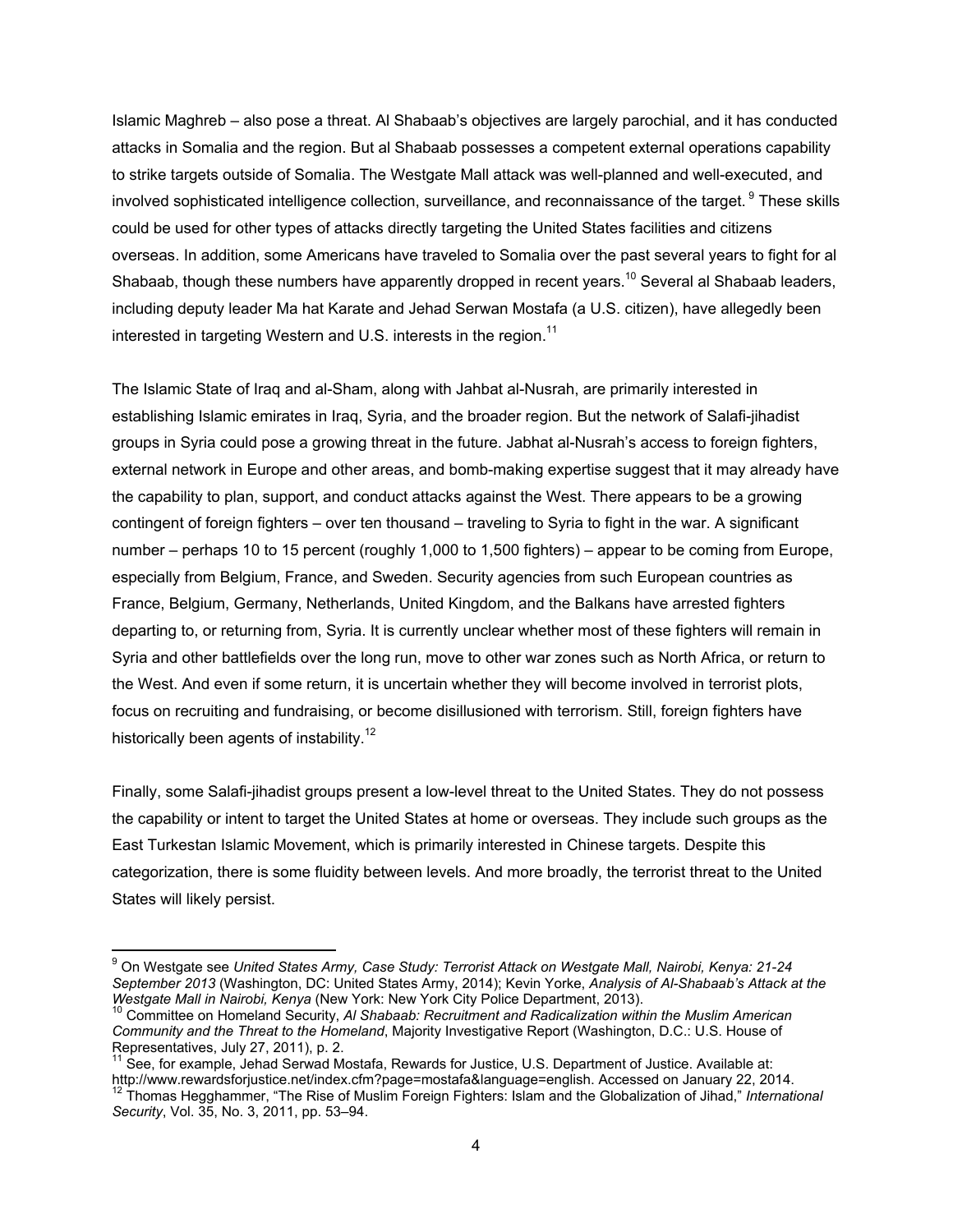#### **The Role of Special Operations Forces**

 $\overline{a}$ 

Based on this persistent threat, an effective U.S. counterterrorism strategy needs to involve a range of military, intelligence, financial, law enforcement, diplomatic, and other tools from across the U.S. government. The U.S. State Department, intelligence community, Department of Justice, Department of Treasury, Department of Homeland Security, Department of Defense, and other U.S. federal, state, and local agencies are pivotal. Nonetheless, special operations forces can play an important role in several areas.

**Partner Capacity and Foreign Internal Defense:** One is building partner capacity and supporting foreign internal defense, which includes a variety of activities like security force assistance and developing professional, capable, and sustainable foreign security forces.<sup>13</sup> Special operations forces are trained to work "by, with, and through" partner forces, which generally makes them the provider of choice for building partner capacity. They are also trained to understand local culture, society, language, economy, history, and politics. For counterterrorism purposes, building partner capacity can involve deploying U.S. Army Special Forces and other units to train, advise, and assist local security forces and build the capacity of local governments to provide services, secure their populations, and deal with the causes of terrorism in their countries. A number of countries threatened by Salafi-jihadist groups in North Africa, the Middle East, and South Asia could benefit from U.S. or other outside training and assistance. This is particularly true in cases where the weakness of the local government makes it desirable to prevent the terrorist threat from worsening. One example is Somalia, where al Shabaab has not plotted attacks against the U.S. homeland, though it has conducted attacks in neighboring countries and includes operatives like Abdikadir Mohammad (or "Ikrima") that have plotted attacks against U.S. targets overseas. Somalia has one of the weakest governments in the world, ranking as the worst-performing government in five of six categories in the World Bank's governance indicators.<sup>14</sup> In addition, foreign militaries participating in the African Union Mission in Somalia could use assistance from the special operations forces, such as additional equipment and financial support, to conduct offensive operations in al Shabaab's strongholds in southern Somalia.

Figure 2 provides a rough illustration of the strategic challenge. The y-axis measures the capacity of local governments to establish the rule of law in their countries, using data from the World Bank. The x-axis measures the terrorist threat to the United States, using author estimates.<sup>15</sup> The bottom right-hand

<sup>13</sup> On foreign internal defense see U.S. Department of Defense, *Foreign Internal Defense, Joint Publication 3-22* (Washington, DC: U.S. Department of Defense, July 12, 2010).<br><sup>14</sup> The data are for 2012. World Bank, Worldwide Governance Indicators Data Set, accessed January 8, 2014.

<sup>15</sup> Countries were coded according to the following qualitative criteria for groups operating there. Score of 3.0: Group<br>engaged in active plotting attacks against the U.S. homeland and U.S. target overseas (such as embassi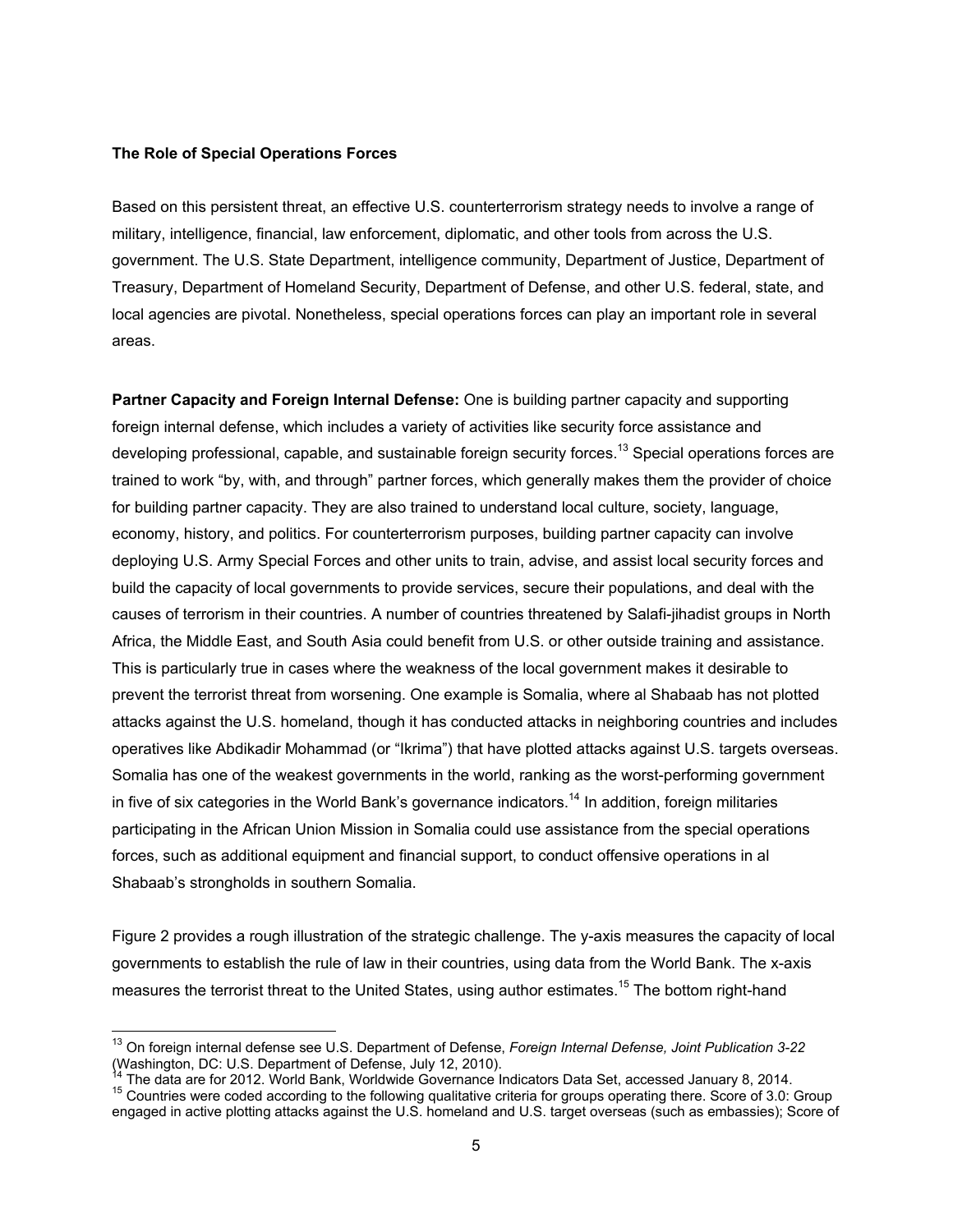quadrant indicates the countries where there is a high terrorist threat and low government capacity. The data suggest that the most concerning countries for the United States include Afghanistan, Pakistan, and Yemen, where there is a high potential threat to the United States and limited local rule of law. There are another set of troubling countries in the lower right-hand quadrant – such as Somalia, Iraq, Syria, Libya – with a medium Salafi-jihadist threat to the United States (including to U.S. interests overseas) and weak local governance.





But there are risks with building partner capacity and foreign internal defense. First, local governments can be fickle and uncooperative. A government that is willing to target Salafi-jihadist groups at one point can change its assessment. Pakistan, for example, was more willing to target al Qa'ida operatives on its soil in the immediate aftermath of 9/11 than it is today. Governments can also collapse. Egyptian President Hosni Mubarak, whose regime effectively countered terrorist groups, was overthrown

<sup>2.5:</sup> Group engaged in limited plotting against the U.S. homeland, but active plotting against U.S. targets overseas; Score of 2.0: Group not engaged in plotting against the U.S. homeland, but active plotting against U.S. targets overseas; Score of 1.5: Group not engaged in plotting against the U.S. homeland, but limited plotting against U.S. targets overseas; Score of 1.0: No groups involved in serious plots against the U.S. homeland or U.S. targets overseas.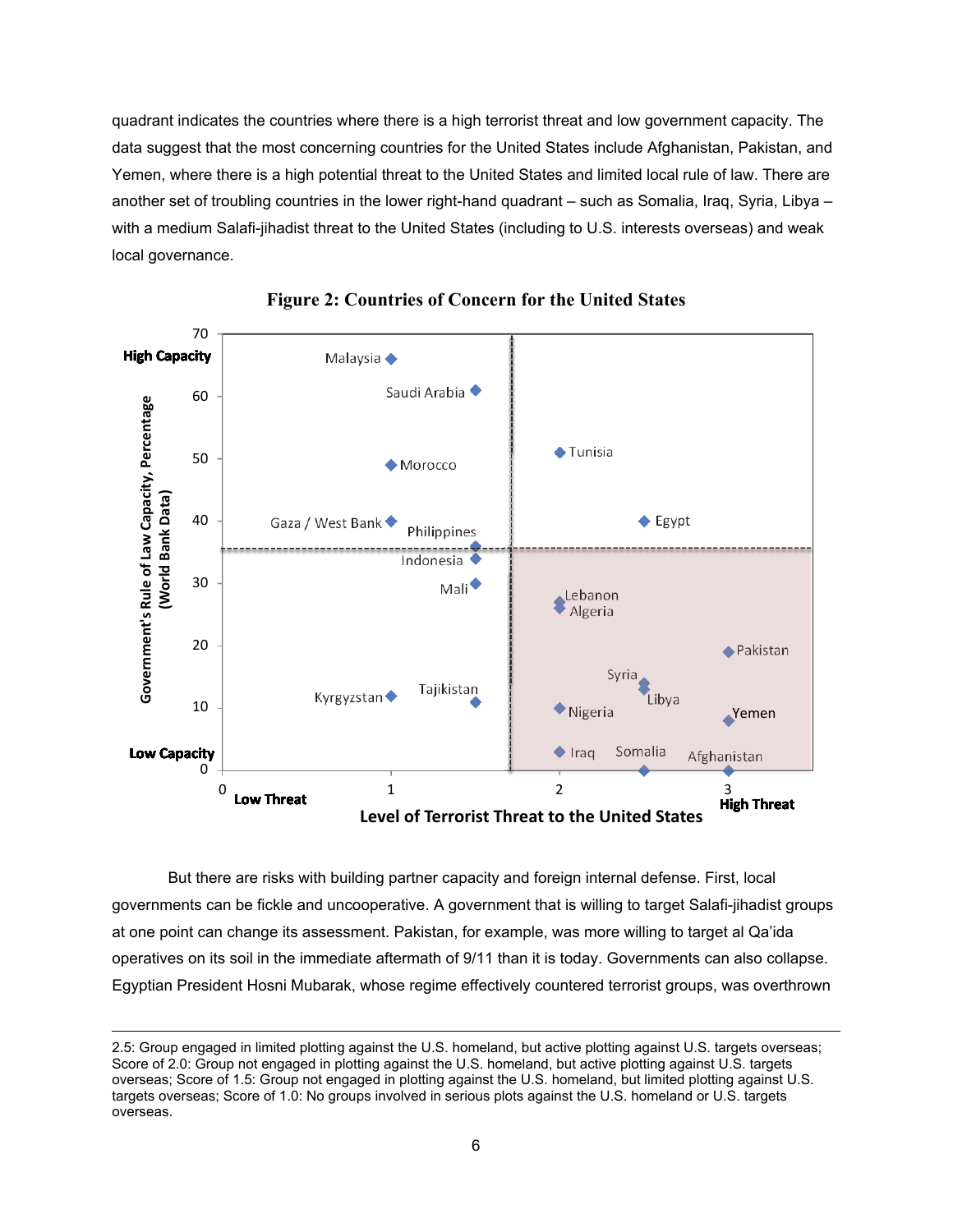in 2011 during the Arab uprisings. Second, U.S. participation risks emboldening the Salafi-jihadist narrative. Third, combating terrorist and insurgent groups is difficult, especially in countries with weak governments. There is no guarantee that building the capacity of local partners will weaken or defeat terrorist groups.

Despite these risks, special operations forces can bolster the capacity of local governments in cases where there is a terrorism threat to the United States and limited local capacity.

**Direct Action and Unconventional Warfare:** Special operations forces can also be critical in precision targeting of terrorist groups and their financial, logistical, and political support networks. They can orchestrate covert raids to capture or otherwise target terrorists, seize their supplies, and undermine their finances; conduct air strikes from drones, fixed-wing aircraft, and helicopters; oversee psychological operations to undermine terrorist support; collect and analyze intelligence about terrorist groups (their networks, locations, capabilities, and intentions); and engage with tribal and other local actors.<sup>16</sup> In countries that are hostile to the United States but have groups that pose a threat – such as Iran (where there are some al Qa'ida operatives) and Syria (where there are a range of Salafi-jihadist groups) – U.S. engagement may be limited to such options as unconventional warfare or covert action by intelligence operatives or special operations forces acting under Title 50 authority.17 Unconventional warfare includes activities to enable a resistance to coerce, disrupt, or undermine a government or occupying power by operating through or with an underground, auxiliary, and guerrilla force in a denied area.

Special operations forces are critical since the U.S. deployment of conventional forces to fight terrorists overseas has generally been counterproductive.<sup>18</sup> In Iraq, for instance, the large U.S. presence contributed to radicalization. In general, large numbers of U.S. forces tend to facilitate Salafi-jihadist recruitment and propaganda efforts. Perhaps more importantly, most successful overseas operations against al Qa'ida operatives in the past decade – such as against Khalid Sheikh Mohammad in Pakistan in 2003, Abu Mus'ab al Zarqawi in Iraq in 2006, Osama bin Laden in Pakistan 2011, and Anwar al-Awlaki in Yemen in 2011 – were perpetrated by clandestine U.S. intelligence units and special operations forces. And most of the terrorists involved in serious homeland plots after September 11, 2001 – from José

 $\overline{a}$ 

As outlined in the National Security Act of 1947, covert action refers to "an activity or activities of the United States Government to influence political, economic, or military conditions abroad, where it is intended that the role of the United States Government will not be apparent or acknowledged publicly." See National Security Act of 1947, Section 503e. In addition, Title 50 of the U.S. Code allows the U.S. military to conduct covert action under a CIA-run operation. See United States Code, Title 50: War and National Defense, Section 413.<br><sup>18</sup> Barry R. Posen, "Pull Back: The Case for a Less Activist Foreign Policy," *Foreign Affairs*, Vol. 92, No. 1, January /

 $16$  Depending on a Salafi-jihadist group's organizational structure, capabilities, support base, and other factors, aan engagement strategy might involve decapitation (catching or killing the group's leadership), negotiations, or other options On how terrorist groups end see, for example, Audrey Kurth Cronin, *How Terrorism Ends: Understanding the Decline and Demise of Terrorist Campaigns* (Princeton, NJ: Princeton University Press, 2009); Seth G. Jones and

February 2013, pp. 116-128.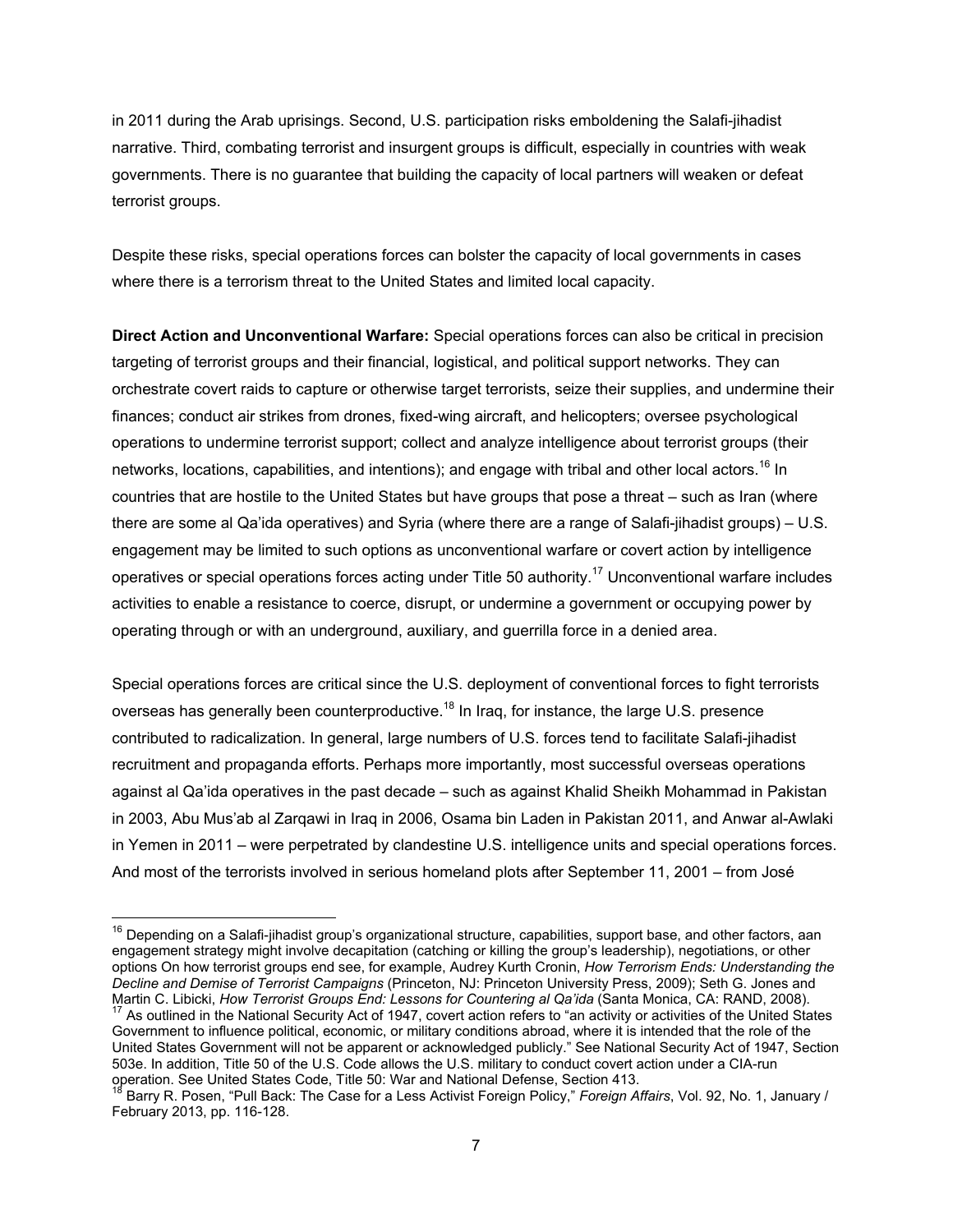Padilla's plan to blow up apartment buildings in the United States and Hasan's mass shooting at Fort Hood to Najibullah Zazi and Faisal Shahzad's respective plots to conduct terrorist attacks in New York City – were motivated, in part, by the deployment of large numbers of U.S. combat troops in Muslim countries and by a conviction, however erroneous, that Muslims were its helpless victims.<sup>19</sup>

Still, there are risks with direct action and unconventional warfare. First, they can embolden the narrative of Salafi-jihadist groups, who will invariably attempt to portray the conflict as one between Islam and infidel countries. Direct U.S. participation will likely become public, despite efforts to keep it clandestine. Some in the United States may also balk at direct engagement in a foreign war. Second, there is a potential for blowback. In cases where Salafi-jihadist groups are not interested in targeting the U.S. homeland or its embassies, U.S. strikes against the group could cause a change in their behavior. After the 2009 U.S. killing of Tehreek-e-Taliban Pakistan (TTP) leader Baitullah Mehsud, for example, the TTP became increasingly interested in targeting the United States. In May 2010, Faisal Shahzad attempted to detonate a car bomb in Times Square, New York City, after being trained by TTP leaders in Pakistan.

In addition, the United States has utilized drone strikes against some terrorist groups. But there are limitations to using armed drones for direct action missions. There is mixed evidence, at best, that drone strikes and broader decapitation strategies alone are effective.<sup>20</sup> Groups can survive a strike when they establish – or shift to – a more decentralized leadership structure, possess an ideology that still has followers, or are able to appoint competent replacements for leaders that have been killed. In addition, successful counterterrorism and counterinsurgency campaigns generally require the local government to control territory using its security forces.

But the benefits of direct action and unconventional warfare outweigh the risks in most cases where Salafi-jihadist groups are *already* plotting attacks against the U.S. homeland and its interests overseas (such as U.S. embassies), especially where the local government has minimal capabilities or little political will to counter the groups. One example is Yemen, where al Qa'ida in the Arabian Peninsula has been involved in multiple plots against the U.S. homeland and U.S. embassies, but whose government is relatively weak and embroiled in several domestic insurgencies and political unrest. Beginning in the summer of 2012, Yemeni President Abd Rabuh Mansur Hadi became increasingly cautious about conducting operations against al Qa'ida in the Arabian Peninsula to minimize government casualties. He avoided large-scale ground offensives in favor of airstrikes against al Qa'ida safe havens, including its

 $\overline{a}$ 

<sup>&</sup>lt;sup>19</sup> Seth G. Jones, *Hunting in the Shadows: The Pursuit of Al Qa'ida Since 9/11* (New York: W.W. Norton, 2012).<br><sup>20</sup> Audrev Kurth Cronin. *How Terrorism Ends: Understanding the Decline and Demise of Terrorist Campaigns* (Princeton, NJ: Princeton University Press, 2009); Jenna Jordan , "When Heads Roll: Assessing the Effectiveness of Leadership Decapitation," *Security Studies*, Vol. 18, No. 4, December 2009, pp. 719-755; Stephen T. Hosmer, *Operations against Enemy Leaders* (Santa Monica, CA: RAND, 2001). On the effectiveness of drones see Patrick B. Johnston, "Does Decapitation Work? Assessing the Effectiveness of Leadership Targeting in Counterinsurgency Campaigns," *International Security*, Vol. 36, No. 4, Spring 2012, pp. 47-49.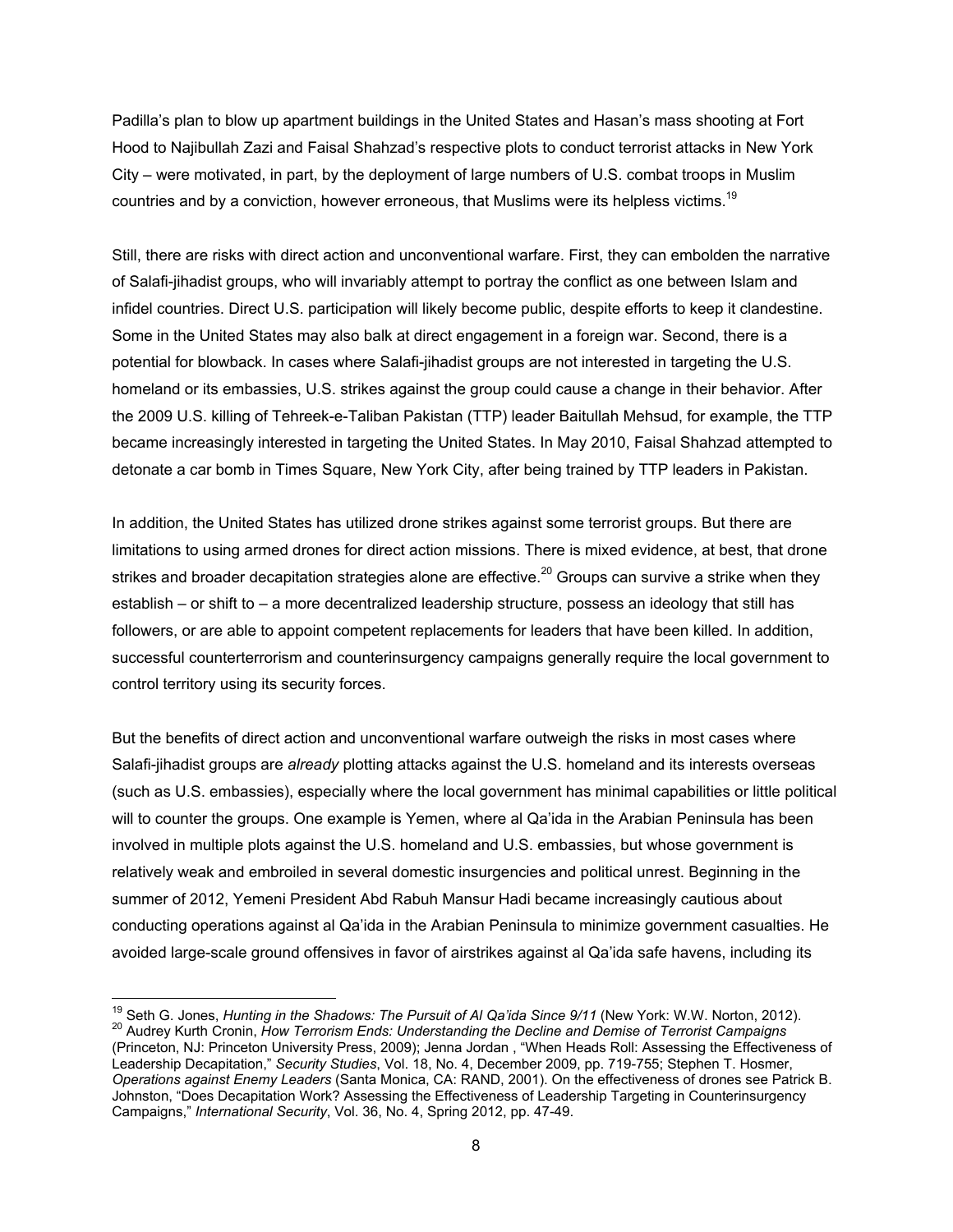stronghold in Mahfad District, Abyan governorate. In addition, the Yemeni military was fraught with problems. Many rank-and-file Yemeni soldiers did not receive their full pay because of endemic corruption in the military, undermining the military's effectiveness in countering al Qa'ida.

In these cases, a U.S. failure to directly engage special operations forces or intelligence units could severely jeopardize U.S. national security if a group were to strike the U.S. homeland or a U.S. embassy. The risks of not being engaged could be serious. Still, the possibility that direct U.S. engagement could inflame the local population suggests that U.S. policymakers should carefully weigh the type of engagement.

#### **Conclusions**

Congress has played – and should continue to play – a critical role in helping to support the conduct of counterterrorism efforts by special operations forces to protect U.S. national security. Tools like Section 1208 and 1206 authorities have been helpful to maintain pressure on al Qa'ida and other Salafi-jihadist groups. In addition, special operations forces will need to employ versatile platforms, including manned and unmanned fixed wing assets with intelligence, surveillance, and reconnaissance (ISR) capabilities. Examples range from the man-portable RQ-20A Puma to the medium altitude MQ-9 Reaper.

Over the foreseeable future, the United States should prioritize its U.S. counterterrorism resources – such as military, intelligence, diplomatic, financial, and law enforcement assistance – more systematically than it has done in the past. The United States will likely continue to need special operations forces for direct action, unconventional warfare, and partner capacity missions in Pakistan, Afghanistan, Yemen, and possibly Syria, where there are significant threats to the U.S. homeland. Over the long run, the United States needs to devote sufficient special operations resources – from signals collection capabilities to human intelligence collectors – to understand and counter Salafi-jihadist threats in these areas.

In addition, the United States needs to utilize special operations forces to help build partner capacity and conduct foreign internal defense with a limited set of countries in Africa (such as Nigeria, Algeria, Somalia, and Egypt) and the Middle East (such as Lebanon and Iraq). In these countries, terrorist groups may not be plotting attacks against the U.S. homeland, but they may be involved in attacks against U.S. structures (such as embassies), citizens, and other interests overseas. In addition, several regional countries – such as Jordan, Turkey, and Israel – are important allies in countering these terrorist groups.

Finally, there are several countries – such as Tunisia, Morocco, and Mali – where the United States should encourage allies (including NATO countries) to work with local governments, though there may be a limited role for special operations forces and other U.S. government agencies. In these countries, there is a low threat to the United States or sufficient local government capacity or an ally (like a NATO country)